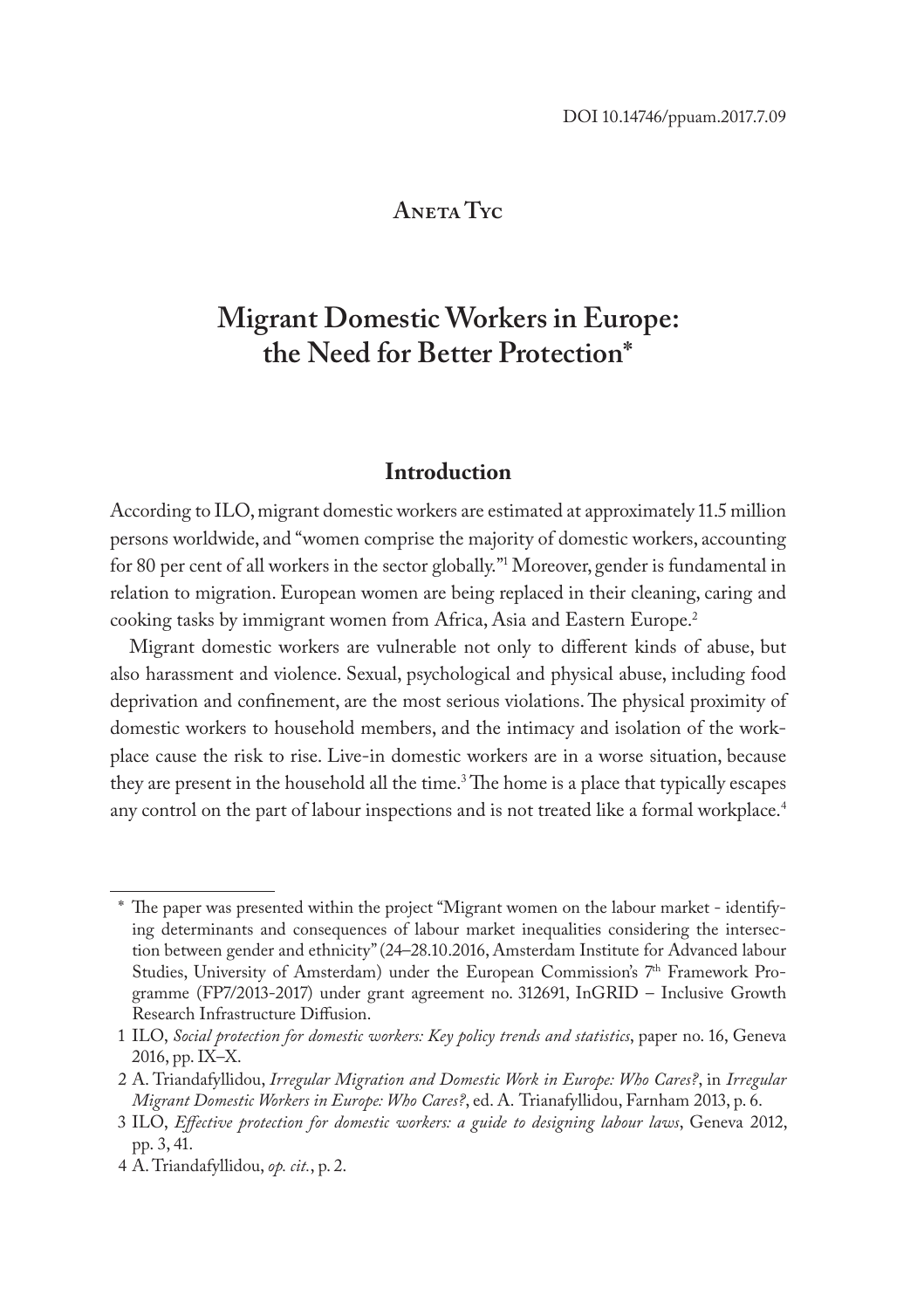#### 142 | Adam Mickiewicz University Law Review

It is a place where women's unpaid work is invisible and not economically valued.<sup>5</sup> Domestic work is extremely susceptible to illegal work, because state strategies to control compliance would require interference in private homes, and that is likely to meet with the resistance of citizens.<sup>6</sup> For that reason, migrant domestic workers, whose legal status of residence is very often unregulated, are the most disadvantaged. Female migrant domestic workers, characterised by the lack of support, the lack of awareness of their rights and gender discrimination, may be even more vulnerable.<sup>7</sup>

Firstly, my intention in this article is to list the most important international legal instruments relating to the protection of migrants. This will make it easier to answer the question whether human labour rights are available to all migrants – both legal and illegal – and will provide a starting point for examining whether the international legal guarantees are not an illusion in the face of reality. Secondly, in this article I will look at the effectiveness of the human labour rights of the migrant domestic workers residing in Europe, taking as a starting point the typology presented by K. Drzewicki. As this author points out, international standards concerning labour as a matter of human rights are divided into four groups: rights relating to employment (e.g. the prohibition of slavery and forced labour); rights deriving from employment (e.g. the right to social security, the right to just and favourable conditions of work); rights concerning equal treatment and non-discrimination; and instrumental rights (e.g. the right to organise, the right to strike).8 Instrumental rights are beyond the scope of this study.

## **Legal basis**

Within the United Nations' instruments, we should firstly mention the Universal Declaration of Human Rights, according to which: "Everyone has the right to a standard of living adequate for the health and well-being of himself and of his family, including food, clothing, housing and medical care and necessary social services, and the right to security in the event of unemployment, sickness, disability, widowhood, old age or other lack of livelihood in circumstances beyond his control." Everyone also has the

<sup>5</sup> J. Fudge, K. Strauss, *Migrants, Unfree Labour, and the Legal Construction of Domestic Servitude: Migrant Domestic Workers in the UK*, in*Migrants at Work. Immigration and Vulnerability in Labour Law*, ed. C. Costello, M. Freedland, Oxford 2014, p. 164.

<sup>6</sup> D. Vogel, *The challenge of irregular migration*, in *Routledge Handbook of Immigration and Refugee Studies*, ed. A. Triandafyllidou, London – New York 2016, p. 338.

<sup>7</sup> ILO, *Effective..., op. cit.*, pp. 3, 41.

<sup>8</sup> K. Drzewicki, *Prawo do pracy jako normatywny agregat międzynarodowej ochrony praw człowieka*, in *Wolność i sprawiedliwość w zatrudnieniu. Księga pamiątkowa poświęcona Prezydentowi Rze- -czypospolitej Polskiej Profesorowi Lechowi Kaczyńskiemu*, ed. M. Seweryński, J. Stelina, Gdańsk 2012, pp. 75–77.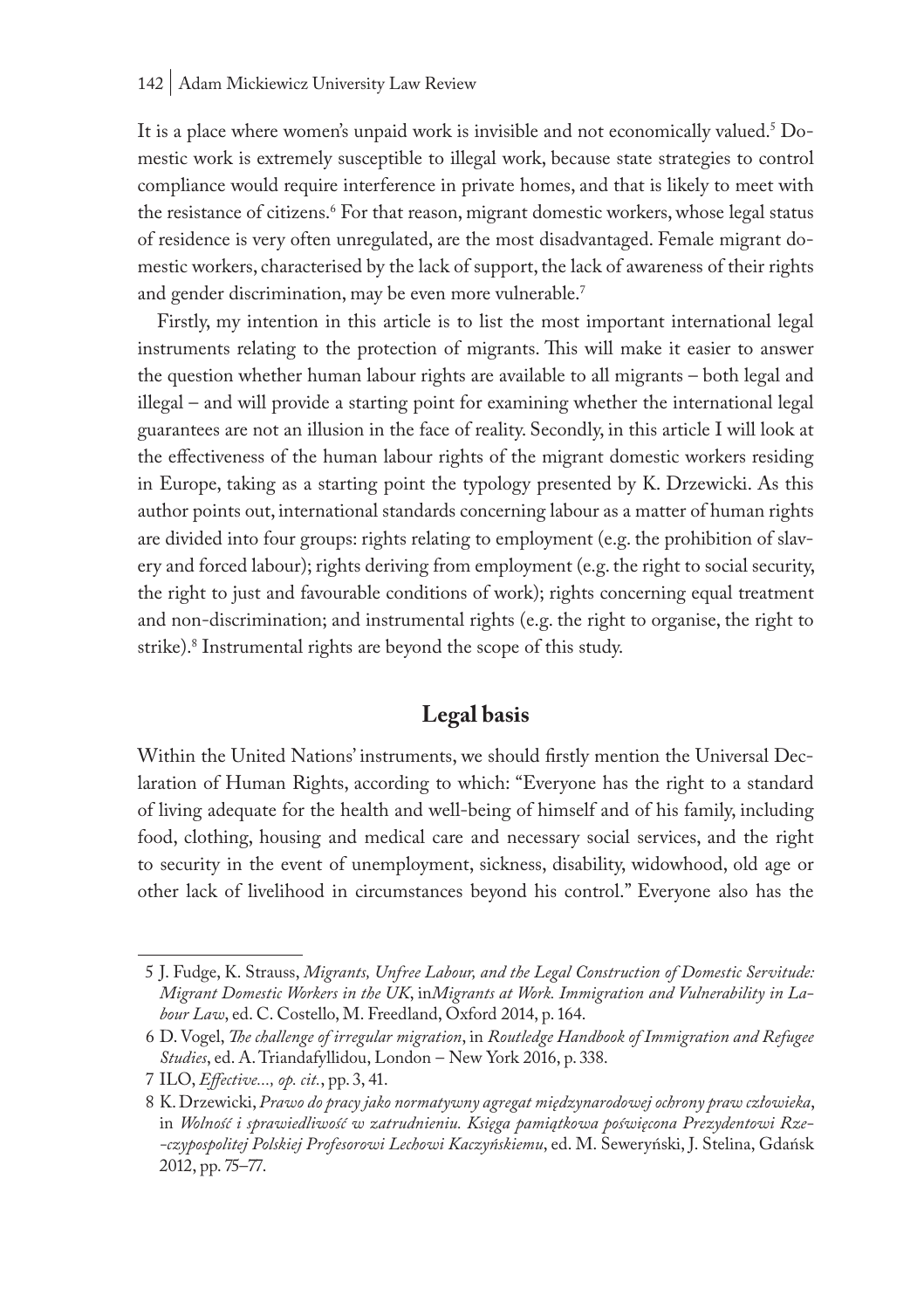right to social security, the right to freedom of peaceful assembly and association, the right to work, to free choice of employment, to just and favourable conditions of work, and to protection against unemployment. The Universal Declaration of Human Rights sets forth the principle of equality and equal protection against any discrimination. The document ensures these and other rights to "everyone," without restrictions in the case of migrant status. However, the Universal Declaration of Human Rights is not legally binding. Similarly, the 1985 UN Declaration on the Human Rights of Individuals Who are not Nationals of the Country in which They Live has no binding force. Moreover, the document limits the application of labour and social rights to "aliens lawfully residing in the territory of a State."9

The International Covenant on Economic, Social and Cultural Rights adopted in 1966 guarantees everyone the right to work, the right of everyone to the enjoyment of just and favourable conditions of work and the right of everyone to form trade unions and join the trade union of his or her choice. The International Covenant on Civil and Political Rights states that no one shall be required to perform forced or compulsory labour, and that all persons are equal before the law and are entitled without any discrimination to the equal protection of the law. It also points out that everyone shall have the right to freedom of association with others, including the right to form and join trade unions for the protection of his or her interests.

In 1990, the UN document – The International Convention on the Protection of the Rights of All Migrant Workers and Members of their Families – was adopted, and since then "has become a cornerstone of the human rights–based approach to regulating labor immigration"10. The Convention entered into force on 1 June 2003 and encompasses the human rights of all migrants, those illegal and members of their families as well<sup>11</sup>. The difference is visible between the third (Articles 8–35) and the fourth part (Articles 36–56) of the Convention. The third part refers to all migrant workers, and the fourth only to legal migrants and their families. In the light of Article 25, migrant workers shall enjoy treatment not less favourable than that which applies to nationals of the State of employment in respect of remuneration and other working conditions. The Convention

<sup>9</sup> M. Olivier, O. Dupper, A. Govindjee, *Enhancing the Protection of Transnational Migrant Workers: a Critical Evaluation of Regulatory Techniques*, in *The Transnational Dimension of Labour Relations. A New Order in the Making?*, ed. E. Ales, I. Senatori, Turin 2013, p. 294.

<sup>10</sup> M. Ruhs, *The Price of Rights: Regulating International Labor Migration*, Oxford 2013, p. 1.

<sup>11</sup> J.N. Fish, *Rights across borders: policies, protections and practices for migrant domestic workers in South Africa*, in *Exploited, Undervalued – and Essential: Domestic Workers and the Realisation of their Rights*, ed. D. du Toit, Pretoria 2013, p. 231; D. Estrada-Tanck, *Human Security and Universal Human Rights of Undocumented Migrants: Transnational Vulnerabilities and Regional Traditions*, in *Select Proceedings of the European Society of International Law*, ed. M.J. Aznar, M.E. Footer, Oxford – Portland – Oregon 2015, p. 190.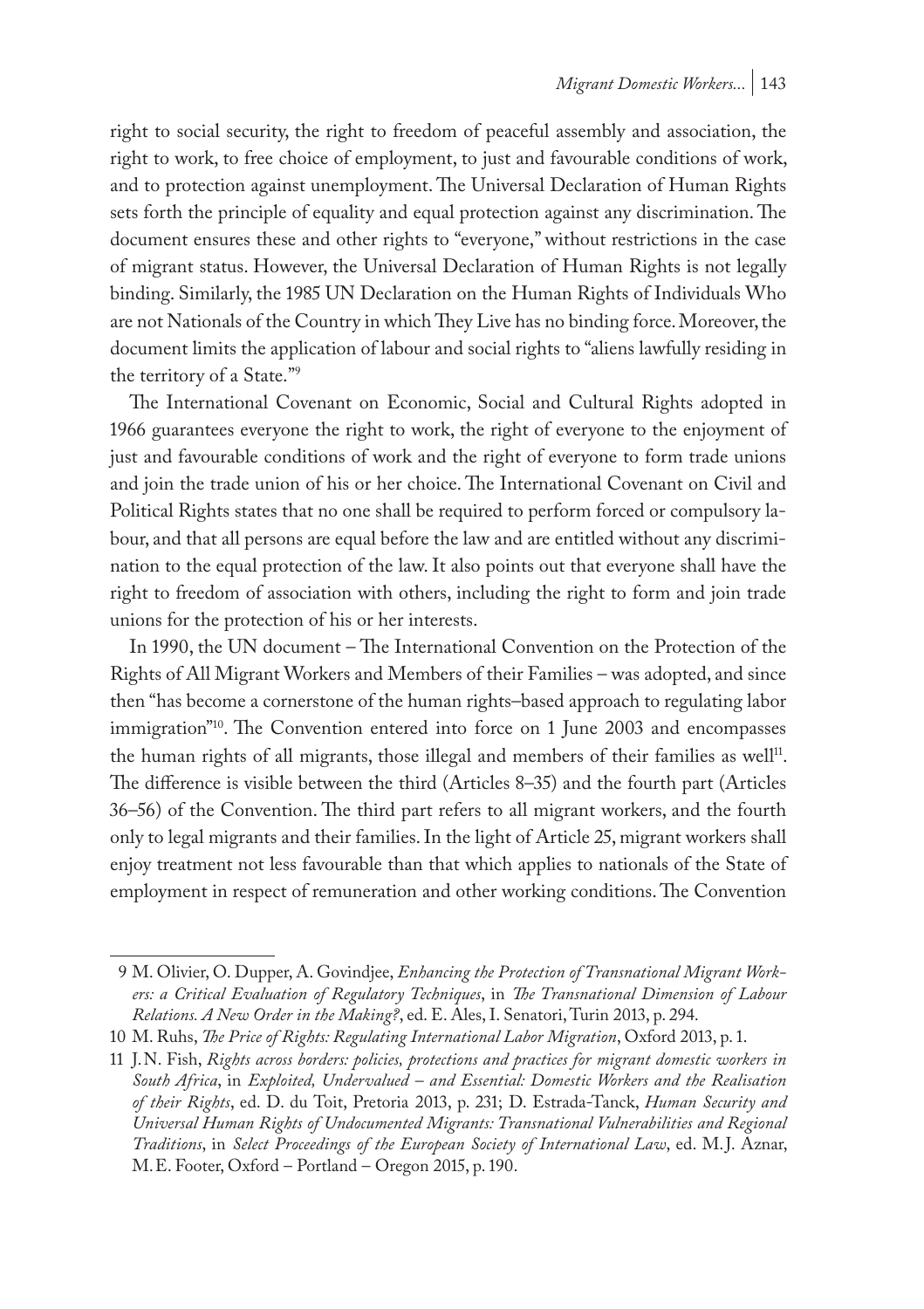is overseen by the Committee on the Protection of the Rights of All Migrant Workers and Members of Their Families.<sup>12</sup>

A General Recommendation from the UN Committee on the Elimination of All Forms of Discrimination Against Women (CEDAW) – General Recommendation No. 26 on Women Migrant Workers, and a General Comment from the UN Committee on the Protection of the Rights of All Migrant Workers and Members of Their Families – General Comment No. 1 on Migrant Domestic Workers, have attempted to address the problems of workplace exploitation, the exclusion from the protections of employment law, social security, and precarious migration status.<sup>13</sup>

Turning now to the ILO's instruments, we should mention the Migration for Employment Convention (Revised), 1949, no. 97, and the Migration for Employment Recommendation (Revised), 1949, no. 86, which concentrate on the standards applicable to the recruitment of migrants for employment and their conditions of work. Two further documents, the Convention concerning Migrations in Abusive Conditions and the Promotion of Equality of Opportunity and Treatment of Migrant Workers no. 143, 1975 and the Migrant Workers Recommendation no. 151, 1975, were an attempt to cope with undocumented migrants and traffickers. According to Convention No. 143, each member for which the Convention is in force undertakes to respect the basic human rights of all migrant workers, and reaffirms its commitments to respect the equality of opportunity and treatment. However, it should be highlighted that Convention no. 97 states that each member for which this Convention is in force undertakes to apply, to immigrants lawfully within its territory, treatment no less favourable than that which it applies to its own nationals in respect of the matters specified therein. A similar limitation in the use of the effective equality of opportunity and treatment is introduced in Recommendation no. 151.14 Moreover, the ILO's Convention concerning decent work for domestic workers (Domestic Workers Convention, no. 189, 2011, entry into force: 5 September 2013), and Recommendation no. 201, 2011, ensure that domestic workers, particularly migrant domestic workers, live-in domestic workers and young domestic workers, should enjoy labour and social protection in the indicated domains.15 For example, according to Article 8(1) of the Convention no. 189, "National laws and regulations shall require that

<sup>12</sup> L. Swepston, *The Development in International Law of Articles 23 and 24 of the Universal Declaration of Human Rights: The Labor Rights Articles*, Leiden – Boston 2014, p. 18; L.F. Vosko, *Out of the Shadows? The Non-Binding Multilateral Framework on Migration (2006) and Prospects for Using International Labour Regulation to Forge Global Labour Market Membership*, in *The Idea of Labour Law*, ed. G. Davidov, B. Langille, Oxford 2011, p. 374.

<sup>13</sup> S. Mullally, *Migration, Gender, and the Limits of Rights*, in *Human Rights and Immigration*, ed. R. Rubio-Marín, Oxford 2014, p. 169.

<sup>14</sup> M. Olivier, O. Dupper, A. Govindjee, *op. cit*., pp. 300–302.

<sup>15</sup> ILO, *Effective..., op. cit.*, p. 6.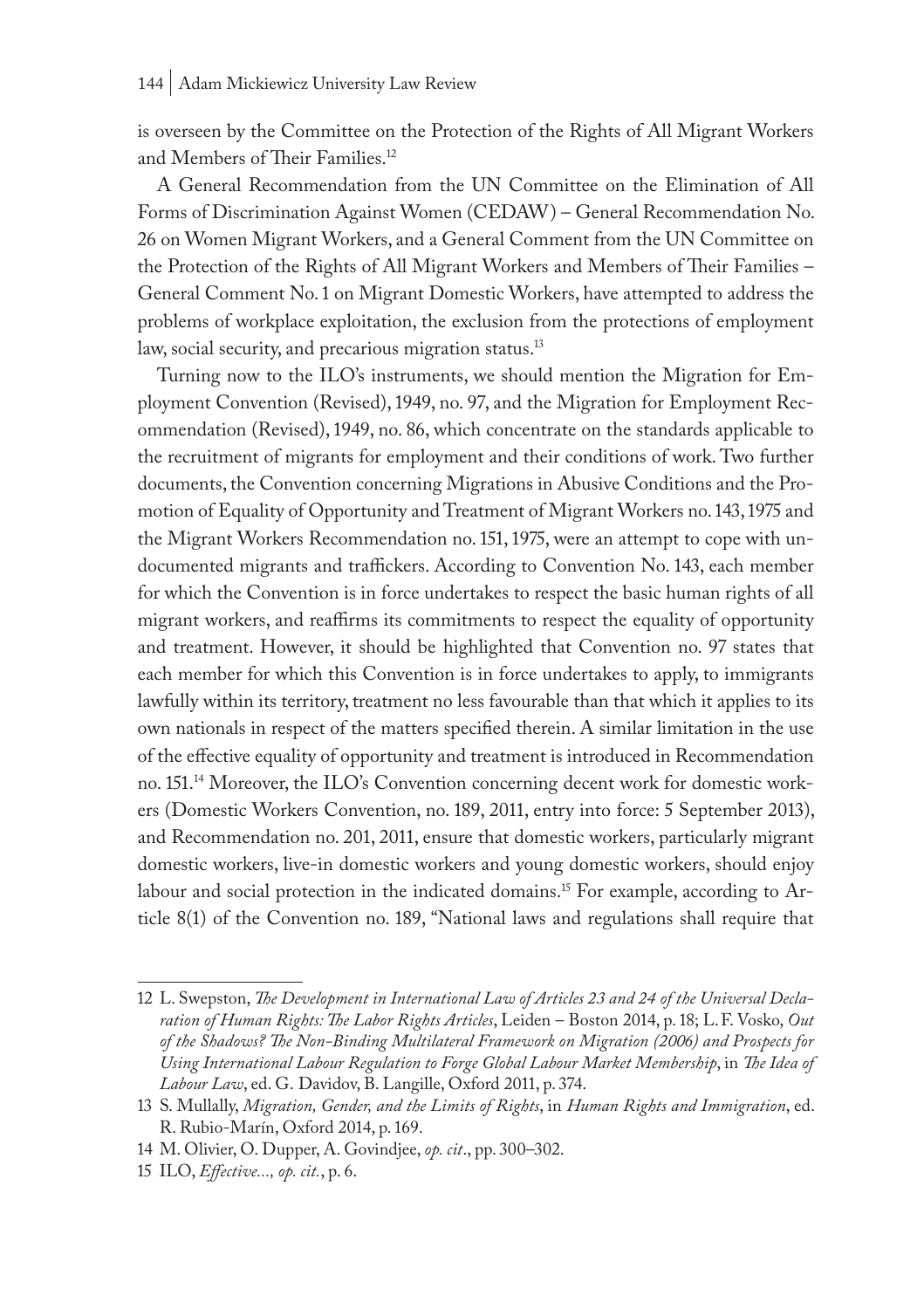migrant domestic workers who are recruited in one country for domestic work in another receive a written job offer, or contract of employment that is enforceable in the country in which the work is to be performed, addressing the terms and conditions of employment referred to in Article 7, prior to crossing national borders for the purpose of taking up the domestic work to which the offer or contract applies."

In the framework of the Council of Europe system, the European Social Charter and its revised version, provide for the right of migrant workers and their families to protection and assistance. The document encompasses "foreigners only in so far as they are nationals of other Parties lawfully resident or working regularly within the territory of the Party concerned." The interpretation according to which migrants working, but residing unlawfully, are protected by the scope of the European Social Charter, cannot be excluded.16 Generally this protection does not cover migrants who are not nationals of the contracting parties. Refugees lawfully staying in the territory of the contracting parties, who should be given "treatment as favourable as possible," are among the exceptions.

The European Convention for the Protection of Human Rights and Fundamental Freedoms 1950 provides that state parties have to secure for everyone within their jurisdiction the rights and freedoms defined in section I of the Convention. Theoretically, such a formulation includes illegal immigrants who can effectively enforce their rights before the European Court of Human Rights (e.g. Siliadin v France, App no 73316/01, ECHR 26 July 2005). It is nevertheless important to remember that there is no guarantee in the Convention which would protect the irregular immigrant from the consequences of irregularity.17 The Convention does not generally protect labour rights, but provides, *inter alia*, the prohibition of slavery and forced labour, freedom of thought, conscience and religion, freedom of assembly and association, including the right to form and to join trade unions, the right to an effective remedy and the right to equality. The prohibition of discrimination is regulated in Article 14, but it only secures the enjoyment of the rights and freedoms set forth in the Convention. However, Protocol no. 12 to the Convention for the Protection of Human Rights and Fundamental Freedoms, opened for signature in Rome on 4 November 2000, entails further consequences. It introduces a general prohibition of discrimination. The practical significance of the autonomous nature of this Protocol is based on the full opening of the European Court of Human Rights forum for complaints of discrimination, e.g. on employment or issues related to social and living conditions. "It will be in the full sense the judicially conducted

<sup>16</sup> V. Mantouvalou, *Organizing against Abuse and Exclusion: The Associational Rights of Undocumented Workers*, in *Migrants at Work...*, *op. cit.*, *passim*.

<sup>17</sup> E. Dewhurst, *The Right of Irregular Immigrants to Back Pay: The Spectrum of Protection in International, Regional, and National Legal Systems*, in *Migrants at Work...*, *op. cit.*, p. 226.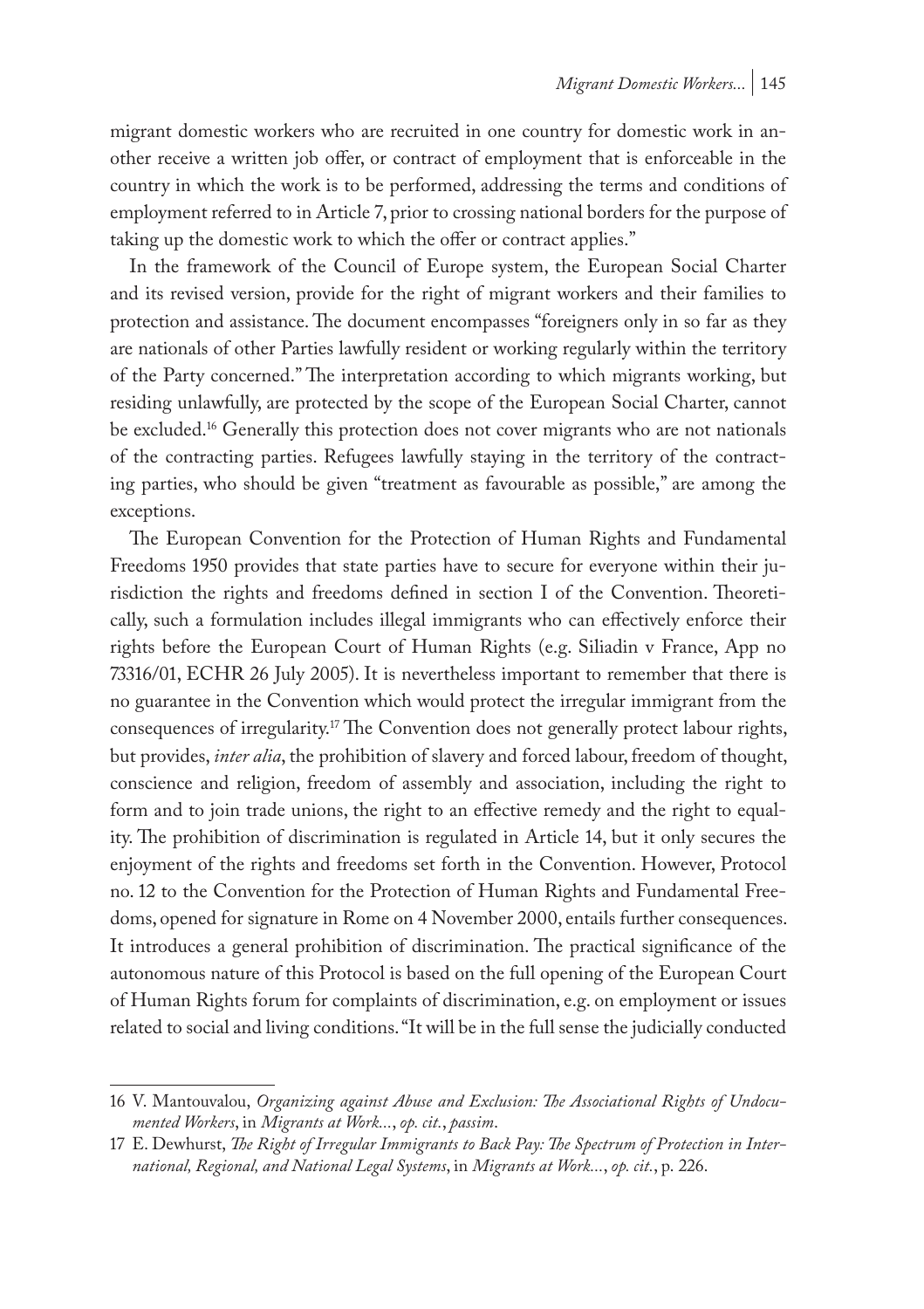complaint procedure."18 Protocol no. 12 has been signed so far by 19 countries and ratified by 19 more. Poland does not belong to either of these groups.

Within the system of the Council of Europe, we should also mention the European Convention on the Legal Status of Migrant Workers 1977, which entered into force on 1 May 1983, but has only been ratified by eleven states.19 The Convention sets forth, *inter alia*, that in the matter of conditions of work, migrant workers authorised to take up employment shall enjoy treatment not less favourable than that which applies to national workers. Equality of treatment should be also ensured in the matter of social security. Some rights are limited to migrant workers and the members of their families lawfully present in (or officially admitted to) the territory of a contracting party, e.g. social and medical assistance, general education, vocation training, retraining and access to higher education. Moreover, as stated by Cholewinski, the Convention constitutes a framework instrument, which does not regulate all the elements of the legal status of migrant workers, but refers instead to national legislation, and other multilateral and bilateral instruments. Besides, in spite of the Convention's emphasis on migrant workers` equal treatment with the nationals of contracting parties, a major part of its provisions are worded in terms of inter-state obligations rather than in terms of the rights of migrant workers.<sup>20</sup>

Answering the question of whether all migrants are eligible for human labour rights, it should be stated that some differences in treatment are tolerable for illegal migrants.

## **Rights relating to employment**

The existence of slavery in Europe, especially among migrant domestic workers has been reported in the literature. There is evidence (e.g. provided by recent high-profile UK court cases) of migrants being kept "like slaves" in their employers' homes. This constitutes proof of the existence and "possible prevalence of forced labour experiences among migrants in the UK."21 According to the report of the non-governmental organisation Kalayaan from London, which helps migrant domestic workers, in 2010, 60% of migrant domestic workers registered with Kalayaan were not allowed out unaccompanied, 65% had their passport withheld, 54% suffered from psychological abuse, 18% physical abuse/ assault, 3% sexual abuse/harassment, 26% did not receive regular/sufficient food, 49% did

<sup>18</sup> B. Gronowska, *Europejska Konwencja Praw Człowieka a prawa drugiej generacji – kilka refleksji o zacieraniu granic*, "Europejski Przegląd Sądowy" 2013, no. 9, p. 8.

<sup>19</sup> V. Mantouvalou, *Organizing...*, *op. cit.*, p. 389.

<sup>20</sup> R. Cholewinski, *The Legal Status of Migrants Admitted for Employment. Committee of Experts on the Legal Status and Rights of Immigrants: A Comparative Study of Law and Practice in Selected European States*, Strasburg 2004, p. 14.

<sup>21</sup> H. Lewis, P. Dwyer, S. Hodkinson, L. Waite, *Hyper-precarious lives: Migrants, work and forced labour in the Global North*, "Progress in Human Geography" 2015, vol. 39, no. 5, p. 589.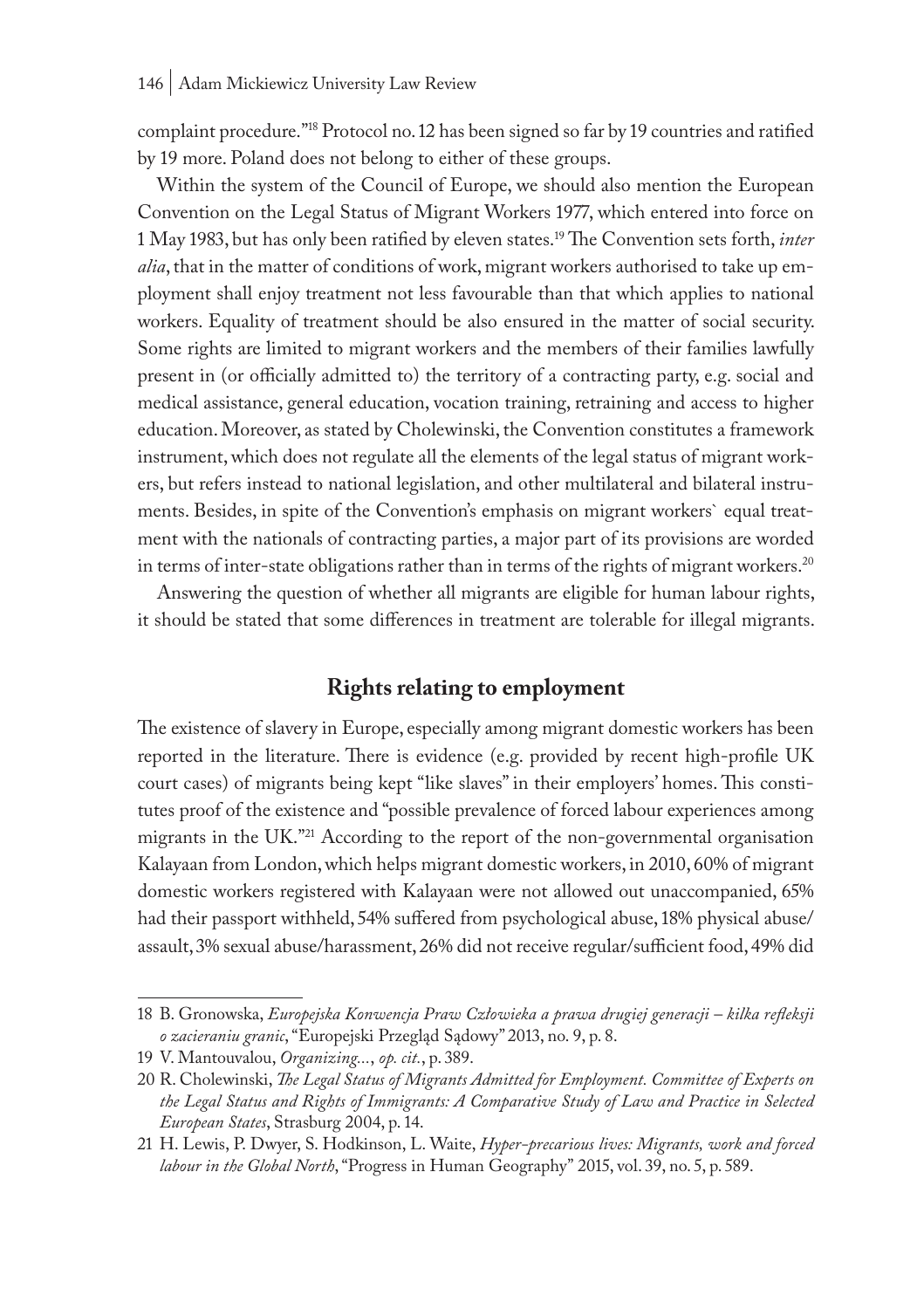not have their own room, 67% worked seven days a week with no time off, 48% worked at least 16 hours a day, 58% had to be available "on call" 24 hours, 56% received a salary of 50 GBP or less per week.<sup>22</sup> Such abusive working conditions have been qualified as "modern slavery," not only in the literature and the documents of governmental and non-governmental organisations, but also in case law.23

In the literature, much attention has been paid to the sexual servitude of women. Other forms of forced labour, such as domestic service, should nevertheless be given equal attention. The ILO Forced Labour Convention no. 29, 1930 defines forced or compulsory labour as: "All work or service which is exacted from any person under the menace of any penalty and for which the said person has not offered himself voluntarily."24 In the UN Trafficking Protocol, 2000, domestic work was also considered as one of the occupations that are vulnerable not only to domestic slavery and forced labour, but also to trafficking. As we know from the International Organisation for Migration (IOM) data, there are up to 800,000 people trafficked annually. According to an estimate made by the ILO in 2005, up to 12.3 million people were victims of forced labour. 20 per cent of them were also victims of trafficking  $(2.45 \text{ million people})^{25}$  Migrant domestic workers, especially those in an irregular situation, are particularly vulnerable to such risks.<sup>26</sup>

In 2001, the Council of Europe adopted Recommendation 1523 on "domestic slavery" and, in 2004, the Parliamentary Assembly in the Council of Europe adopted Recommendation 1663, "Domestic slavery: servitude, au pairs and mail-order brides." Domestic work is perceived in these documents as forced labour and trafficking in human beings, and female migrants working in the houses of diplomats is seen "as the prototype of the enslaved migrant domestic worker."27 In fact, many studies deliver information about migrants who have been compelled, coerced and confined into exploitative work.<sup>28</sup> For example, according to the Centre for Equal Opportunities and the Fight against Racism on Human Trafficking's report (2011), in Brussels the number of cases of economic exploitation of domestic "live-in" workers is rising. There are two principal profiles within

<sup>22</sup> M. Lalani, *Ending the Abuse. Policies that work to protect migrant domestic workers*, Kalayaan. Justice for migrant domestic workers, London 2011, pp. 12, 35.

<sup>23</sup> V. Mantouvalou, *Are Labour Rights Human Rights?*, "European Labour Law Journal" 2012, vol. 3, no. 2, p. 165.

<sup>24</sup> L. Lean Lim, K. Landuyt, M. Ebisui, M. Kawar, S. Ameratunga, *An Information Guide: Preventing Discrimination, Exploitation and Abuse of Women Migrant Workers*, Geneva 2003, p. 10.

<sup>25</sup> A. Ricard-Guay, *Trafficking in human beings. 15 years after the Palermo Protocol*, in *Routledge Handbook...*, *op. cit.*, p. 354.

<sup>26</sup> S. Mullally, *op. cit*., p. 168.

<sup>27</sup> M. Kontos, G. Tibe Bonifacio, *Introduction: Domestic and Care Work of Migrant Women and the Right to Family Life*, in *Migrant Domestic Workers and Family Life: International Perspectives*, ed. M. Kontos, G. Tibe Bonifacio, London 2015, pp. 1–2.

<sup>28</sup> H. Lewis, P. Dwyer, S. Hodkinson, L. Waite, *op. cit*., p. 589.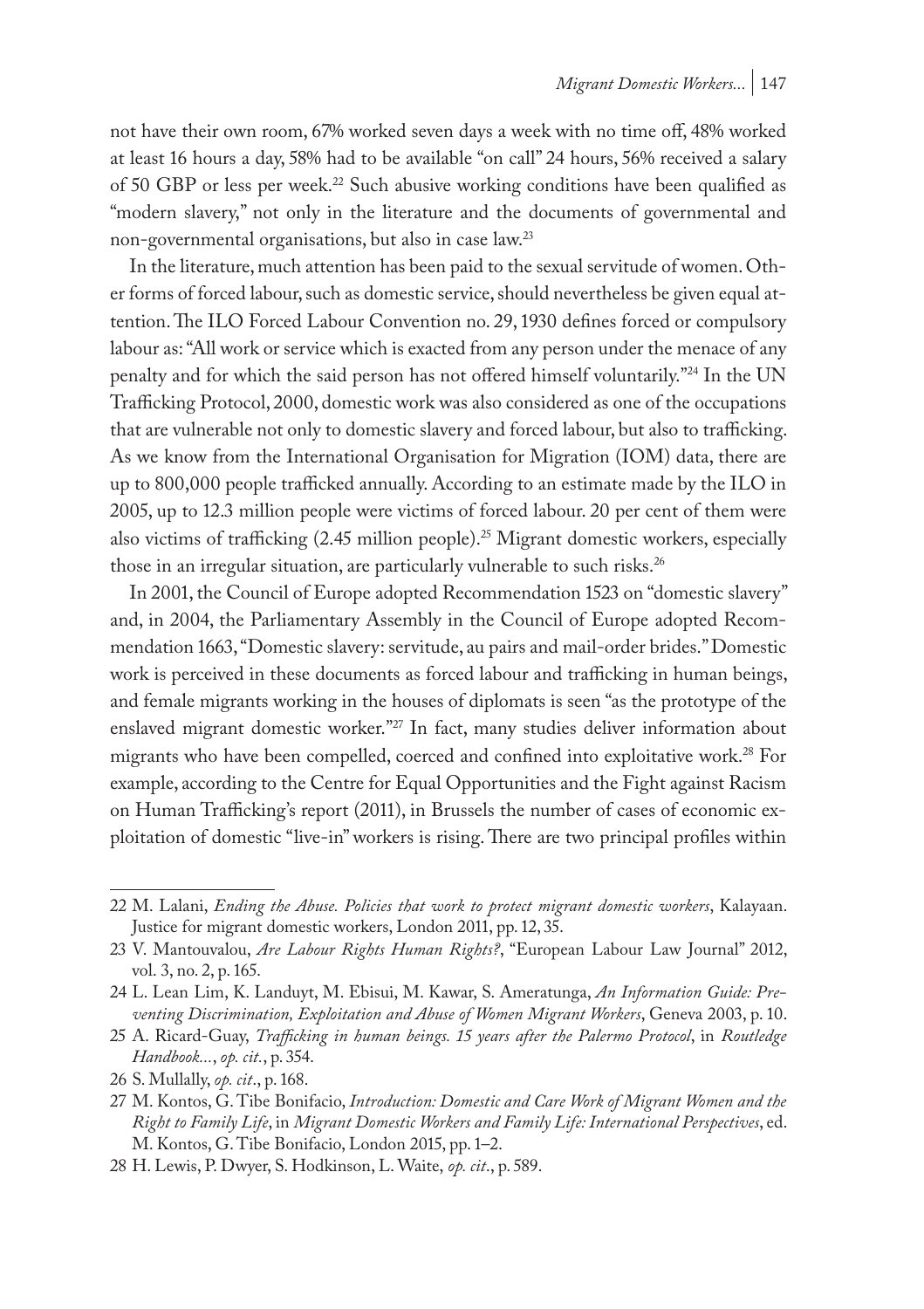the victims: namely, females working as domestic workers for a diplomat, and females working in a private home, often looking after the children.<sup>29</sup>

The above-mentioned landmark case of Siliadin v. France sparked hopes for an improvement to the situation of migrant domestic workers. The case involved a migrant domestic worker from Togo who was forced to endure horrific living conditions in France. Taking into consideration Article 4 of the European Convention for the Protection of Human Rights and Fundamental Freedoms, the Court described the situation as "servitude, forced and compulsory labour." However, the Court did not qualify the situation as "slavery" because the employers did not exercise the right of legal ownership over the victim. With respect to France, the Court ruled that the lack of legislation criminalising such extremely difficult working conditions constitutes a breach of Article 4.<sup>30</sup>

## **Rights deriving from employment**

A lack of effectiveness of the rights deriving from employment, in the case of migrant workers, has been very well documented in the literature. For this group of people, the term "precarity" has been used. It has been described as a phenomenon related to workers "hirable on demand, available on call, exploitable at will, and firable at whim."31 However, the situation of many migrant workers (especially domestic migrant workers) could be described by the term "hyper-precarity," which "refers to the multidimensional insecurities in migrants' work relations and other aspects of their migration journey or project. Migrants' precarious statuses can restrict and impede their access to, in law and in practice, a range of employment and social protections in the host state that citizens and permanent residents generally enjoy."32 Hyper-precarious undocumented immigrants are in a situation of extreme deprivation of any rights, and of the greatest exploitation.<sup>33</sup> For instance, in France illegal migrant domestic workers who work undeclared are in principle not covered by the usual employment-related social security, e.g.

<sup>29</sup> M. Godin, *Domestic Work in Belgium: Crossing Boundaries between Informality and Formality*, in *Irregular...*, *op. cit.*, p. 34.

<sup>30</sup> B. Ryan, V. Mantouvalou, *The Labour and Social Rights of Migrants in International Law*, in *Human Rights and Immigration*, *op. cit.*, p. 206.

<sup>31</sup> A. Foti, *Mayday Mayday: Euro flex workers time to get a move on*, 2005, http://eipcp.net/transversal/0704/foti/en [access: 28.01.2017].

<sup>32</sup> M. Zou, *Hyper-Dependence and Hyper-Precarity in Migrant Work Relations*, in *Labour And Social Rights. An Evolving Scenario. Proceedings of the Twelfth International Conference in Commemoration of Marco Biagi*, ed. T. Addabbo, W. Bromwich, T.M. Fabbri, I. Senatori, Turin 2015, p. 256.

<sup>33</sup> B. Likić-Brborić, C.-U. Schierup, *Labour Rights as Human Rights? Trajectories in the Global Governance of Migration*, in *Migration, Precarity and Global Governance: Challenges and Opportunities for Labour*, ed. C.-U. Schierup, R. Munck, B. Likić-Brborić, A. Neergaard, Oxford 2015, p. 231.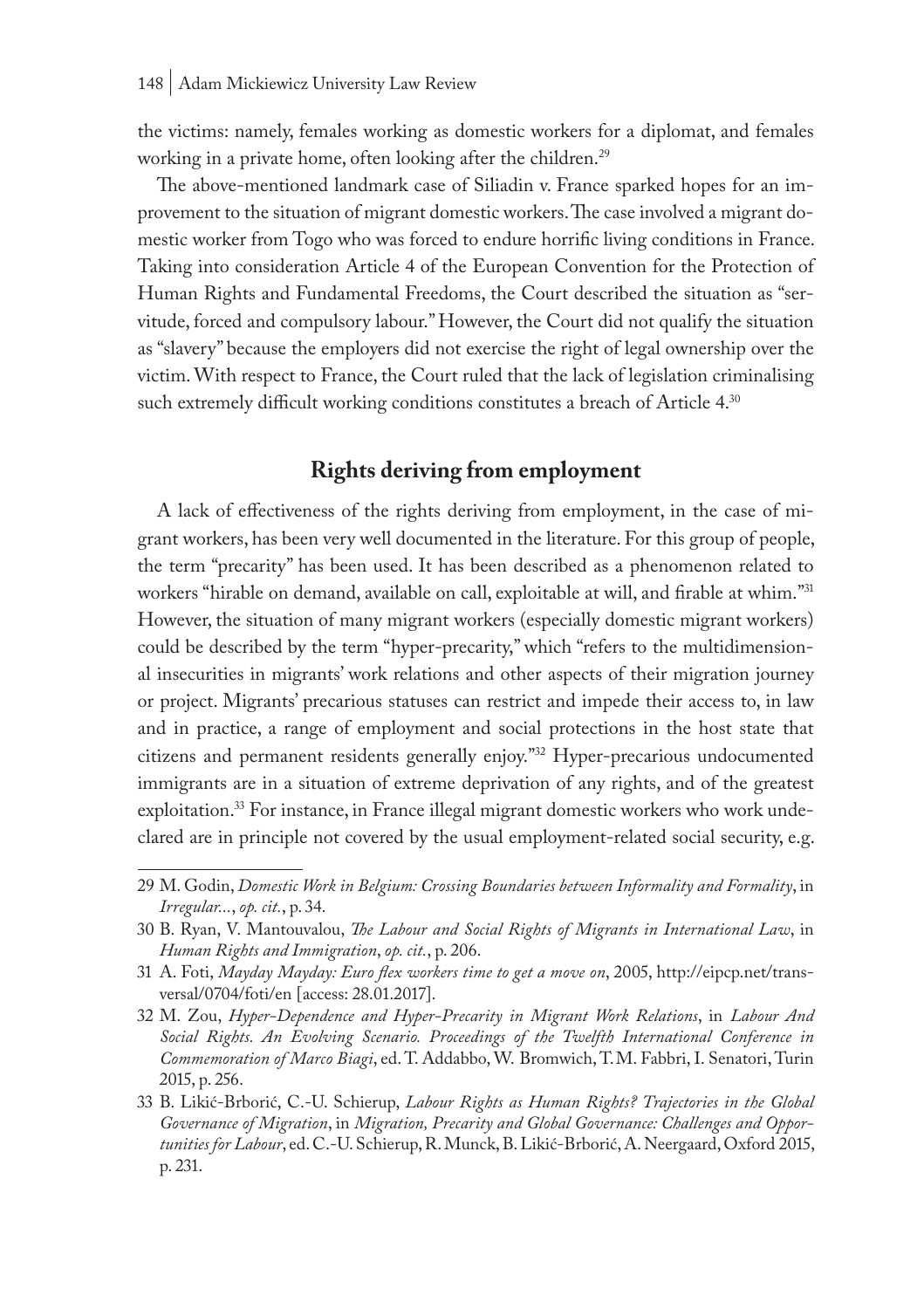paid sick leave, maternity leave, unemployment benefits or pensions for occupational disabilities or retirement. Since 1999, a specific scheme for irregular migrants entitled the "State Medical Aid" has existed for health care coverage. However, it provides access only to basic health care treatment and services for irregular migrants who have stayed for at least three months in France and have few resources.<sup>34</sup>

Entering the foreign labour market, migrant workers accept "by definition" to undertake "3D" jobs: "dirty," "dangerous" and "demeaning" (or "degrading"). These are jobs that native workers are no longer interested in.35

In the literature, migrant domestic work has been described by the term "decent work deficit". It implies not only low wages and unpredictable working hours, but also limited access to social security, and an ambiguous employment status.<sup>36</sup> Moreover, there are many situations in which an agreement made verbally between parties is changed by the employer during the fulfilment of work. Employers increase employees' tasks without simultaneously increasing their remuneration. They usually do this "naturally" "as live-in domestic workers develop pseudo-family relations with their clients."37

The acceptance of abusive working conditions and the renunciation from claiming entitlements by migrant domestic workers are symptomatic of their situation. It is caused by the necessity to keep their job, maintain their income of subsistence, and to keep sending remittances to their children and families.<sup>38</sup> Besides, by losing her job, a live-in migrant domestic worker at the same time loses her home.<sup>39</sup>

The negative influence of abusive working and living conditions on migrant workers' health is another important determinant that affects their situation. Chronic illness or work incapacity may occur when working for longer time-frames under appalling working conditions and psychological pressure.40 Women migrant workers are exposed to many specific health risks, e.g. physical, they are prone to sexual and verbal abuse. The ILO reported that Indonesian or Filipino women domestic migrant workers are particularly vulnerable to gender predicated violence and to HIV that is a constant threat throughout the employment period.<sup>41</sup> Another important issue is the obligation to work

<sup>34</sup> K. Sohler, F. Lévy, *Migration Careers and Professional Trajectories of Irregular Domestic Workers in France*, in *Irregular...*, *op. cit.*, p. 60.

<sup>35</sup> M. Maroufof, "*With All the Cares in the World": Irregular Migrant Domestic Workers in Greece*, in *Irregular...*, *op. cit.*, p. 96; F.A. Latif Alnasir, *Health of Migrant Workers; A Matter Of Concern*, "Middle East Journal of Family Medicine" 2015, vol. 13, no. 2, p. 43; L. Lean Lim, K. Landuyt, M. Ebisui, M. Kawar, S. Ameratunga, *op. cit*., p. 25.

<sup>36</sup> S. Mullally, *op. cit*., p. 168.

<sup>37</sup> M. Maroufof, *op. cit.*, pp. 101–102.

<sup>38</sup> K. Sohler, F. Lévy, *op. cit.*, p. 54.

<sup>39</sup> M. Maroufof, *op. cit.*, p. 104.

<sup>40</sup> K. Sohler, F. Lévy, *op. cit.*, p. 61.

<sup>41</sup> F.A. Latif Alnasir, *op. cit.*, pp. 43–44. See the cited literature.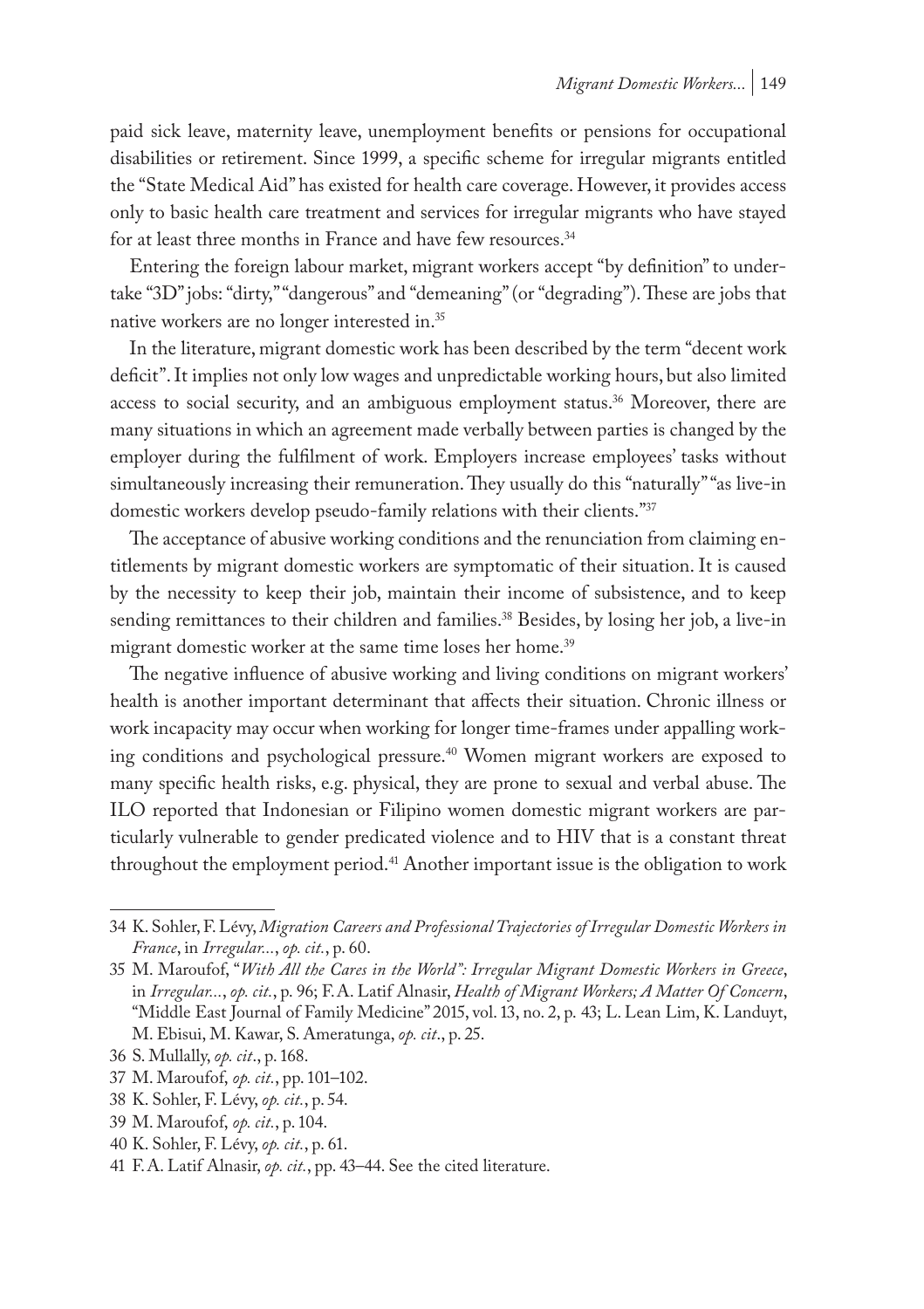when they are ill,<sup>42</sup> and psychological stress that causes depression, for example.<sup>43</sup> As pointed out by Bonizzoni, many live-in workers reported that they were not fed enough by their employers; some of them were always controlled in regards to what and how much they ate.<sup>44</sup>

#### **Rights concerning equal treatment and non-discrimination**

Female migrant domestic workers very often suffer discrimination and exploitation.<sup>45</sup> According to J. Wrench,<sup>46</sup> there are four main variants of discrimination against immigrants that are important from the perspective of the field of employment: racist, statistical, societal and structural discrimination.

Racist discrimination is direct and intentional. It takes place when the hallmarks of racial or ethnic identity are used as grounds for differentiation, and no other justification exists. Racist discrimination includes actions by racist or prejudiced people who hold and act on negative stereotypes about people, e.g. denying them jobs. Moreover, this type of discrimination covers not only verbal, psychological and physical abuse, but also harassment at the workplace.

Statistical discrimination includes actions based on perceptions of a minority group as having certain features that will generate negative consequences for the employer. This type of discrimination does not cover actions based on personal racism or prejudices.

Societal discrimination means that people who may not be motivated by prejudice or ethnic hostility themselves take into consideration other people's negative approaches to members of a social group. For instance, if employment agency employees know that an employer is reluctant to employ immigrants, they can refrain from sending immigrants for a job interview.

Structural discrimination, which is also called systemic discrimination, "concerns group-based patterns of disadvantage and inequality that are not the consequences of a particular individual's bias against the group or a wilful act of social exclusion, but are the result of more subtle, structural and institutional forces." The disadvantage appears

<sup>42</sup> H. Lewis, P. Dwyer, S. Hodkinson, L. Waite, *op. cit*., p. 589.

<sup>43</sup> P. Bonizzoni, *Undocumented Domestic Workers in Italy: Surviving and Regularizing Strategies,* in *Irregular...*, *op. cit.*, p. 153.

<sup>44</sup> *Ibidem*, p. 151.

<sup>45</sup> N. Cyrus, *Being Illegal in Europe: Strategies and Policies for Fairer Treatment of Migrant Domestic Workers*, in*Migration and Domestic Work: A European Perspective on a Global Theme*, ed. H. Lutz, London – New York 2008, p. 177.

<sup>46</sup> J. Wrench, *Discrimination against immigrants in the labour market. An overview and a typology*, in *Routledge Handbook...*, *op. cit.*, pp. 121–123; idem, *Diversity Management and Discrimination: Immigrants and Ethnic Minorities in the EU*, London – New York 2016, pp. 116–119. V. the cited literature.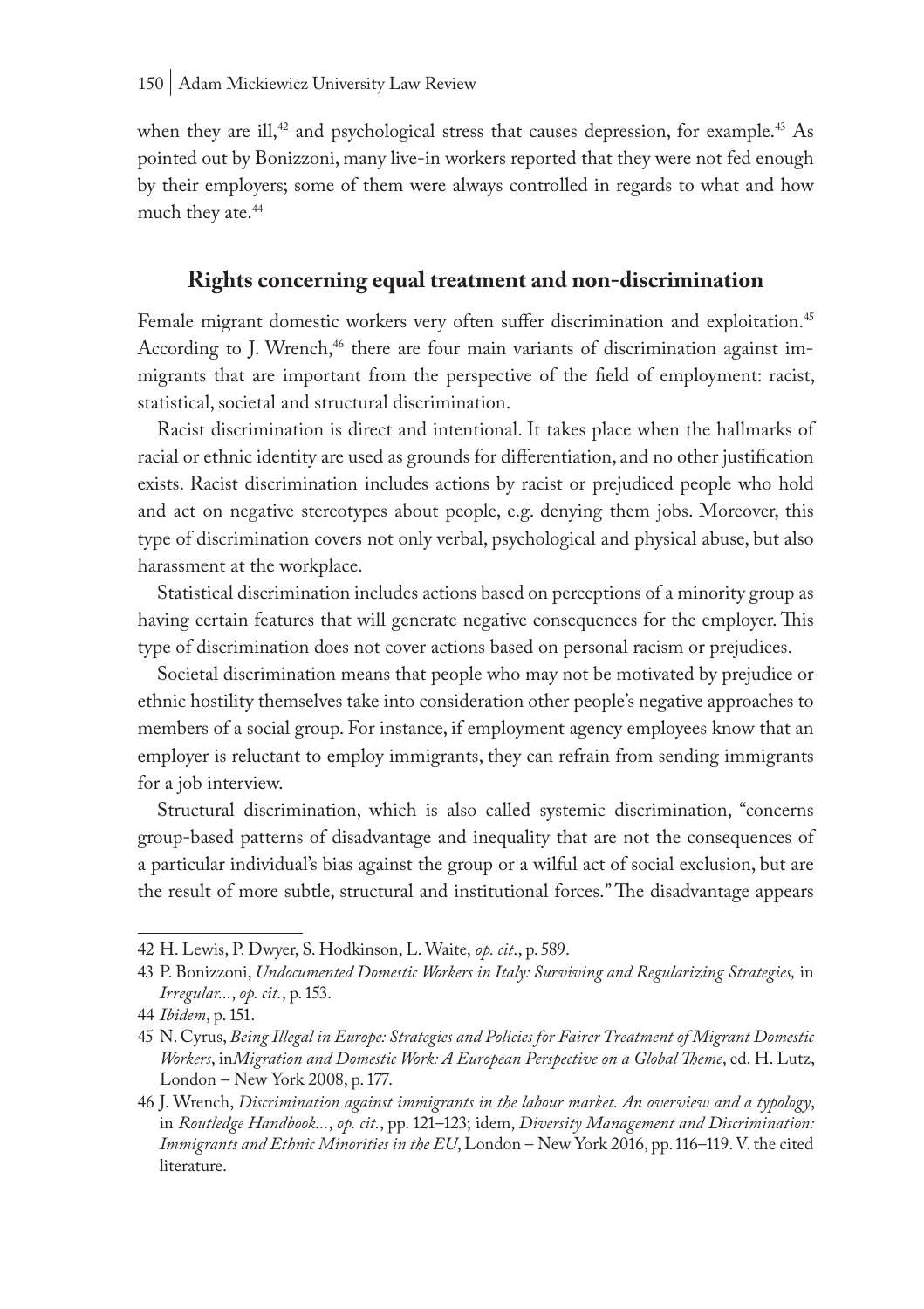here because the existing system of opportunities and constraints favours the success of one group and disadvantages another group, through the operation of policies and practices contributing to such a situation.

Legal discrimination is a sub-type of structural discrimination. It is connected with the restrictions in some countries that impede the access of migrant workers e.g. to major sections of labour market opportunities.

For example, in the UK the majority of migrant worker visa programmes limit the possibilities to decide on how workers should be employed, where they can live (it is often the employer's household), if and how they can obtain permanent residence or citizenship, and if they can be joined by their families. Sometimes they have their passports confiscated on arrival. Moreover, many programmes establish conditions concerning the termination of the employment of domestic migrant workers which differ from those created for other types of workers and which result in deportation, e.g. if they leave their employer, or if they become pregnant.<sup>47</sup> In fact, if a migrant domestic worker gets pregnant or has to support underage children it is common for her to lose her job. As we can see, it is gender that plays a crucial role in the course of the life of migrant domestic workers.48

It is worth looking at other examples in order to highlight how the state disadvantages one group and favours others. In Spain, legally resident domestic workers start to receive sick pay only after 29 days of illness. In comparison, other workers receive sick pay on the fourth day of illness.49 Moreover, if irregular immigrants seek legal redress in this country, they have to reckon with the fact that they can be deported.<sup>50</sup> In Ireland, the discrimination experienced by women working without documentation in an unregulated area of work is intensified by immigration policies which limit the organising opportunities among workers.51 In the UK, au pairs (often female migrants) are excluded from benefiting from the national minimum wage. In Eastern Europe, 45% of domestic employees are not protected under labour laws. Discrimination risk differs significantly depending on such contextual variables. "The risks for a highly skilled male migrant executive are unlikely to be the same as a low skilled female migrant au pair. Female migrants are therefore sometimes at risk of double or triple discrimination (age, gender and/or ethnicity)."52

<sup>47</sup> J. Fudge, K. Strauss, *op. cit.*, pp. 163–164.

<sup>48</sup> A. Triandafyllidou, T. Maroukis, *Irregular Migrant Domestic Workers in Europe: Major Socioeconomic Challenges*, in *Irregular...*, *op. cit.*, p. 220.

<sup>49</sup> *Ibidem*, p. 215.

<sup>50</sup> *Ibidem*, p. 213.

<sup>51</sup> S. Daly, *The Home as a Site of Work*, in *Irregular...*, *op. cit.*, p. 132.

<sup>52</sup> J. Mallender, M. Gutheil, A. Heetman, D. Griffiths, M. Carlberg, R. Marangozov, *Discrimination of migrant workers at the workplace*, European Parliament, May 2014, p. 43.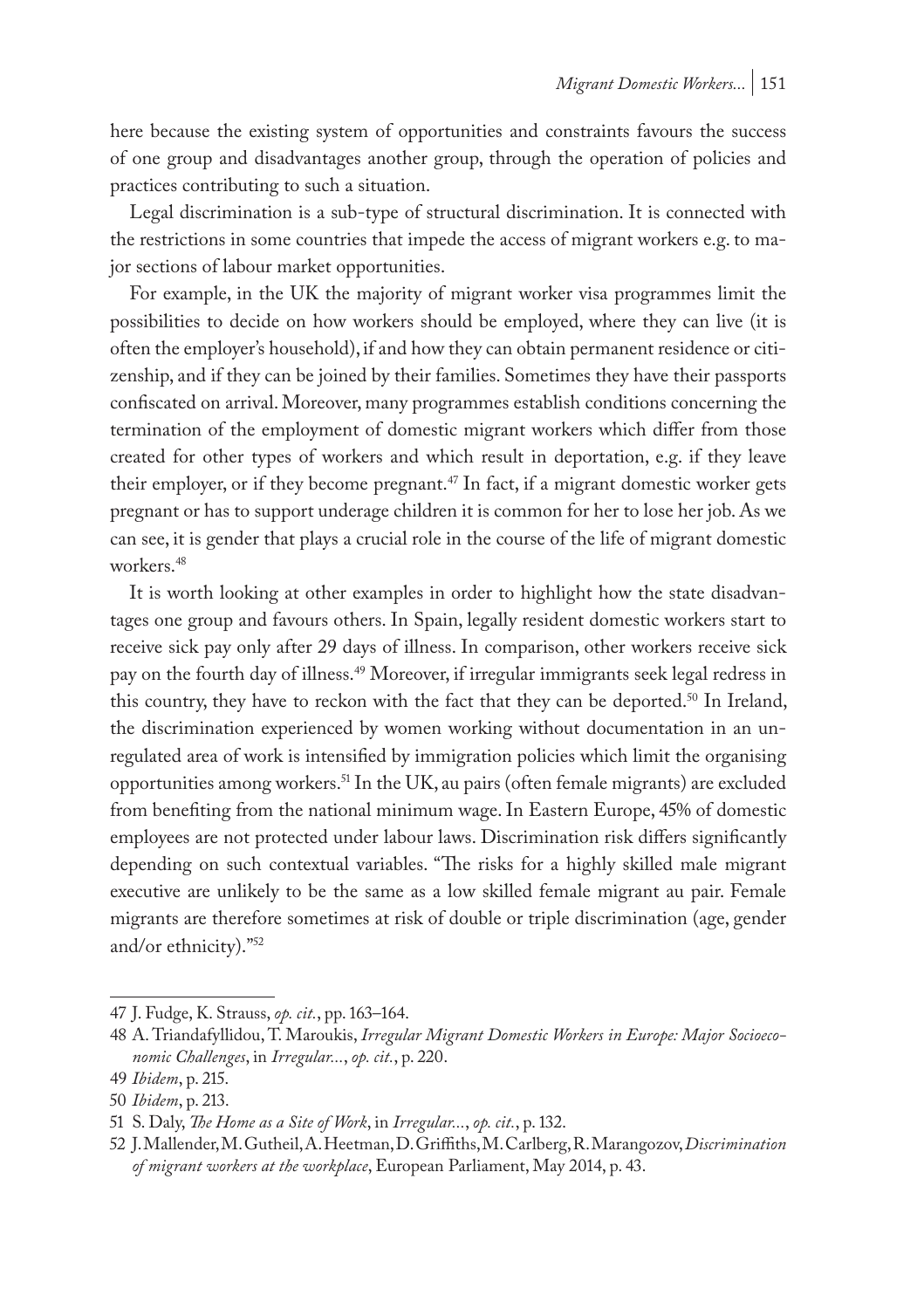#### 152 | Adam Mickiewicz University Law Review

With regard to remuneration, migrant women working as domestic and care workers earn, as a rule, less than the native care workers.<sup>53</sup> For example, according to 2004 estimates, in Western Europe the wages of migrant domestic workers were 24% lower than those of national domestic workers.<sup>54</sup> Besides, salary levels are differentiated according to the nationality of the worker. Longer established ethnic niches of care workers, e.g. Filipinos, earn more than the more recently arrived Ukrainians, Albanians or Russians. An evident connection between the stereotypes connected with the workers' ethnicity and their wages is also observable. For instance, comparing domestic workers from Albania and the Philippines during the 1990s, it was concluded that the inequality of their earnings resulted from the stereotypes attached to them: "the good Catholic girls," i.e. Filipinos, earned more than "the enemy at the doorstep", i.e. Albanians.<sup>55</sup> As regards race discrimination, e.g. in the Netherlands, there is a stronger demand for domestic workers from the Philippines (who get paid better) than for those from Ghana (who get paid worse). As has been mentioned above, it is also gender which keeps determining a migrant domestic worker's position on the Dutch market. Employers in the Netherlands generally see domestic work as women's work and tend to prefer women.56

#### **Conclusions**

International instruments provide broad protection of the human labour rights of migrants. However, reflecting on their effectiveness, we come to the conclusion that some of them only exist in writing. Selected rights from the first three groups, according to the K. Drzewicki's typology, have been presented in this article. It turns out that the tools introducing safeguards for the protection of the rights relating to employment, rights deriving from employment and rights concerning equal treatment and non-discrimination lack effectiveness.

In the face of such an unfavorable balance, action should be taken to encourage countries to take responsibility for modern slavery, hyper-precarity and discrimination. In particular, we should look at their approach to the ratification of international instruments. For example, the lack of ratification or even signing (by any of the EU countries) of the International Convention on the Protection of the Rights of All Migrant Workers and Members of their Families, certainly does not provide the answer to the challenges of migration processes. In addition, the demands contained in the ILO's Fair Migration Agenda should be considered, e.g. with regard to increasing the effectiveness of laws on

<sup>53</sup> H. Lutz, E. Palenga-Möllenbeck, *Global care chains*, in *Routledge Handbook...*, *op. cit.*, p. 141.

<sup>54</sup> ILO, *Social..., op. cit.*, p. 16. V. the cited literature.

<sup>55</sup> M. Maroufof, *op. cit.*, p. 104. V. the cited literature.

<sup>56</sup> S. van Walsum, *Regulating Migrant Domestic Work in the Netherlands: Opportunities and Pitfalls*, in *Irregular...*, *op. cit.*, pp. 170–171.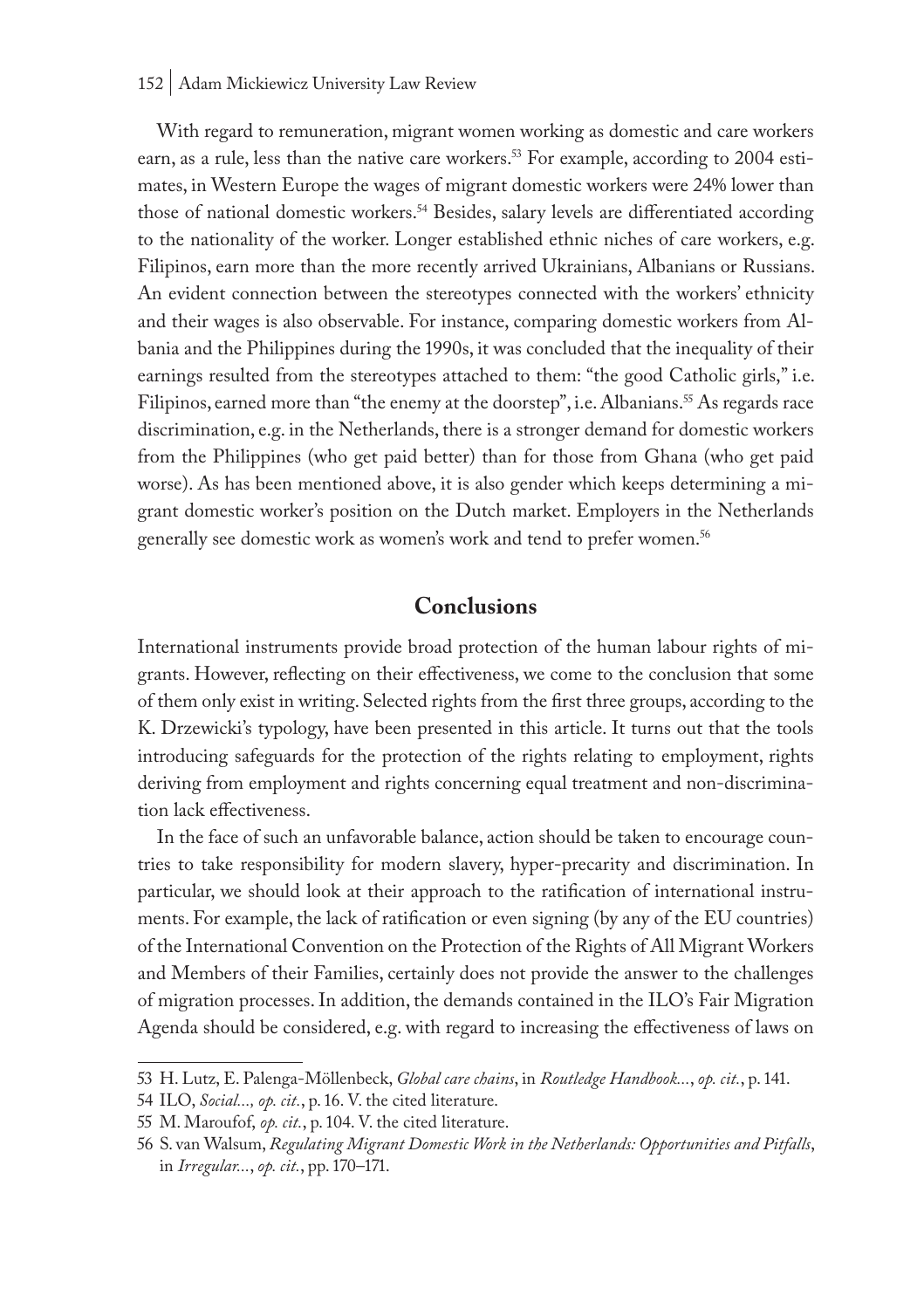equal treatment and non-discrimination.<sup>57</sup> It should also be emphasised that host countries should improve the domestic law and migration policies, ensuring decent working conditions and freedom from exploitation. Particular attention should be paid to helping migrants employed in households.

As highlighted by the ILO, the law should be drafted in an accessible way and should be accompanied by instruments and strategies for its communication and dissemination. Workers will benefit equally from such measures, as in many cases they will be unfamiliar with applicable laws and protective provisions. The tools and methodologies available to ensure compliance with the applicable law should be adapted to the specific circumstances of domestic work. The protection of victims, prevention of transgression, accessible assistance, and complaints procedures are important from the point of view of all domestic workers, especially live-in migrant domestic workers.58 Legal protective provisions should perform the following tasks: define what constitutes abuse, harassment and violence; prohibit such transgressions; establish dissuasive sanctions; assign responsibility for prevention and protection; provide for preventative measures, and assign responsibility for monitoring and enforcement.<sup>59</sup>

The situation of migrant domestic workers could be also improved by implementing programs analogous to the Irish pilot scheme of labour inspections of private homes.<sup>60</sup> The aim should be to establish monitoring and inspection systems to cover unregulated work in the informal economy, especially domestic work.<sup>61</sup> Additionally, the requirement of a written contract for domestic workers may constitute an important step in transferring domestic work from the informal economy to the formal one.<sup>62</sup> It is also important to reduce the number of illegal migrants, as most people from this group are exposed to violations of their rights.

As regards equal treatment and discrimination, further steps should also be taken. Countries should apply the principle of equal treatment, according to which migrant domestic workers are afforded the same labour rights as native workers, e.g. the right to social security. The ILO's study found that 86% of countries providing legal coverage for national domestic workers also do so for migrant domestic workers. However, challenges remain in terms of the vertical dimension of coverage with regard to the number of social security branches included in the coverage of migrant workers.<sup>63</sup>

- 61 L. Lean Lim, K. Landuyt, M. Ebisui, M. Kawar, S. Ameratunga, *op. cit*., p. 44.
- 62 ILO, *Effective..., op. cit.*, p. 16.
- 63 ILO, *Social..., op. cit*., p. 38.

<sup>57</sup> ILO, *Fair migration: Setting an ILO agenda. Report of the ILO Director General to the International Labour Conference*, Geneva 2014, p. 7.

<sup>58</sup> ILO, *Effective..., op. cit.*, p. 4.

<sup>59</sup> *Ibidem*, p. 42.

<sup>60</sup> C. Murphy, *The Enduring Vulnerability of Migrant Domestic Workers in Europe*. "International & Comparative Law Quarterly" 2013, vol. 62, no. 3, pp. 611–613; S. Daly, *op. cit.*, pp. 119–120.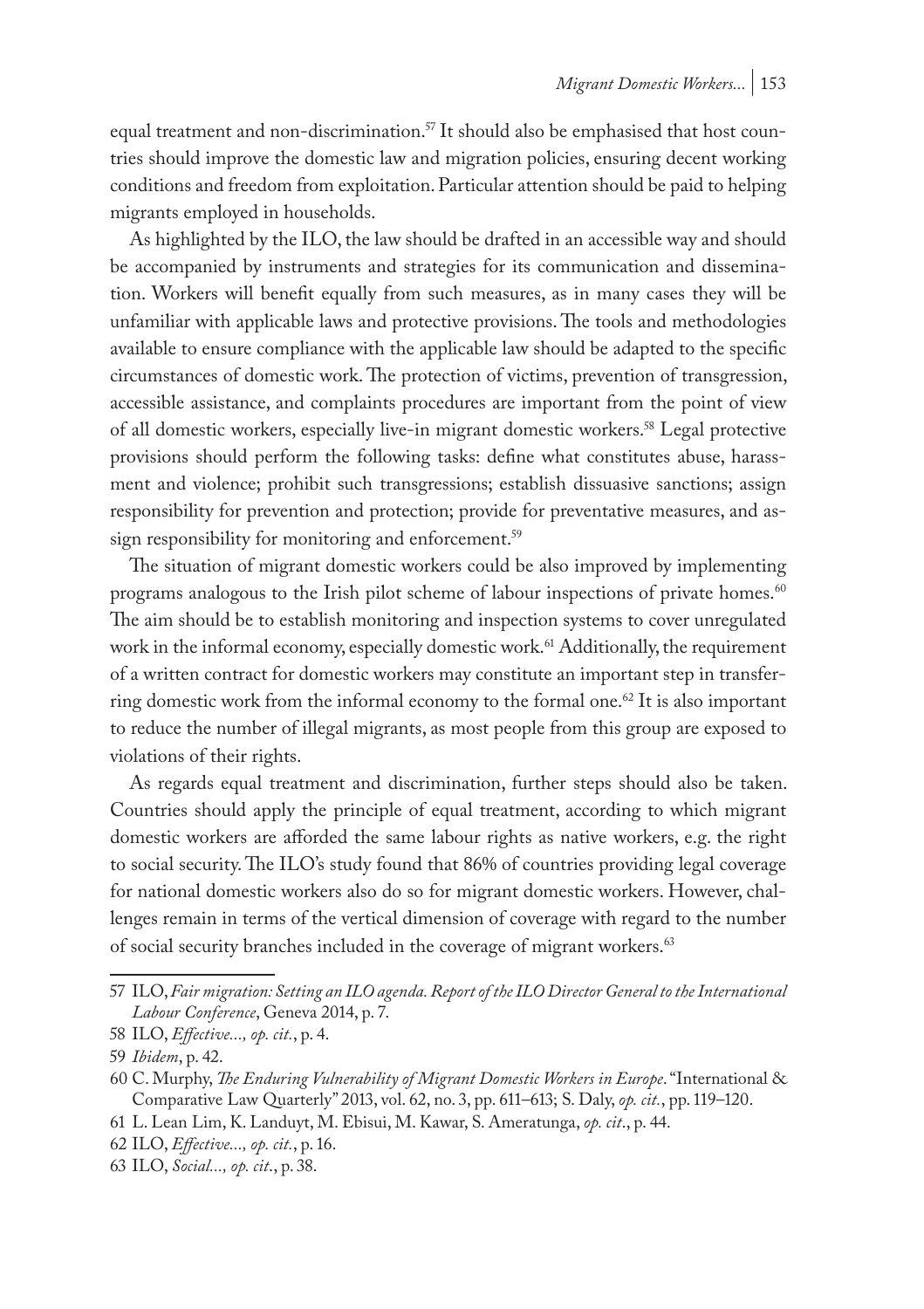#### **Literature**

- Bonizzoni P., *Undocumented Domestic Workers in Italy: Surviving and Regularizing Strategies,* in *Irregular Migrant Domestic Workers in Europe: Who Cares?*, ed. A. Triandafyllidou, Farnham 2013.
- Cholewinski R., *The Legal Status of Migrants Admitted for Employment. Committee of Experts on the Legal Status and Rights of Immigrants: A Comparative Study of Law and Practice in Selected European States*, Strasburg 2004.
- Cyrus N., *Being Illegal in Europe: Strategies and Policies for Fairer Treatment of Migrant Domestic Workers*, in *Migration and Domestic Work: A European Perspective on a Global Theme*, ed. H. Lutz, London – New York 2008.
- Daly S., *The Home as a Site of Work*, in *Irregular Migrant Domestic Workers in Europe: Who Cares?*, ed. A. Triandafyllidou, Farnham 2013.
- Dewhurst E., *The Right of Irregular Immigrants to Back Pay: The Spectrum of Protection in International, Regional, and National Legal Systems*, in *Migrants at Work*. *Immigration and Vulnerability in Labour Law*, ed. C. Costello, M. Freedland, Oxford 2014.
- Drzewicki K., *Prawo do pracy jako normatywny agregat międzynarodowej ochrony praw człowieka*, in *Wolność i sprawiedliwość w zatrudnieniu. Księga pamiątkowa poświęcona Prezydentowi Rzeczypospolitej Polskiej Profesorowi Lechowi Kaczyńskiemu*, ed. M. Seweryński, J. Stelina, Gdańsk 2012.
- Estrada-Tanck D., *Human Security and Universal Human Rights of Undocumented Migrants: Transnational Vulnerabilities and Regional Traditions*, in *Select Proceedings of the European Society of International Law*, ed. M.J. Aznar, M.E. Footer, Oxford – Portland – Oregon 2015.
- Fish J.N., *Rights across borders: policies, protections and practices for migrant domestic workers in South Africa*, in *Exploited, Undervalued – and Essential: Domestic Workers and the Realisation of their Rights*, ed. D. du Toit, Pretoria 2013.
- Foti A., *Mayday Mayday: Euro flex workers time to get a move on*, 2005, http://eipcp.net/ transversal/0704/foti/en [access: 28.01.2017].
- Fudge J., Strauss K., *Migrants, Unfree Labour, and the Legal Construction of Domestic Servitude: Migrant Domestic Workers in the UK*, in *Migrants at Work. Immigration and Vulnerability in Labour Law*, ed. C. Costello, M. Freedland, Oxford 2014.
- Godin M., *Domestic Work in Belgium: Crossing Boundaries between Informality and Formality*, in*Irregular Migrant Domestic Workers in Europe: Who Cares?*, ed. A. Triandafyllidou, Farnham 2013.
- Gronowska B., *Europejska Konwencja Praw Człowieka a prawa drugiej generacji kilka refleksji o zacieraniu granic*, "Europejski Przegląd Sądowy" 2013, no. 9.
- ILO, *Effective protection for domestic workers: a guide to designing labour laws*, Geneva 2012.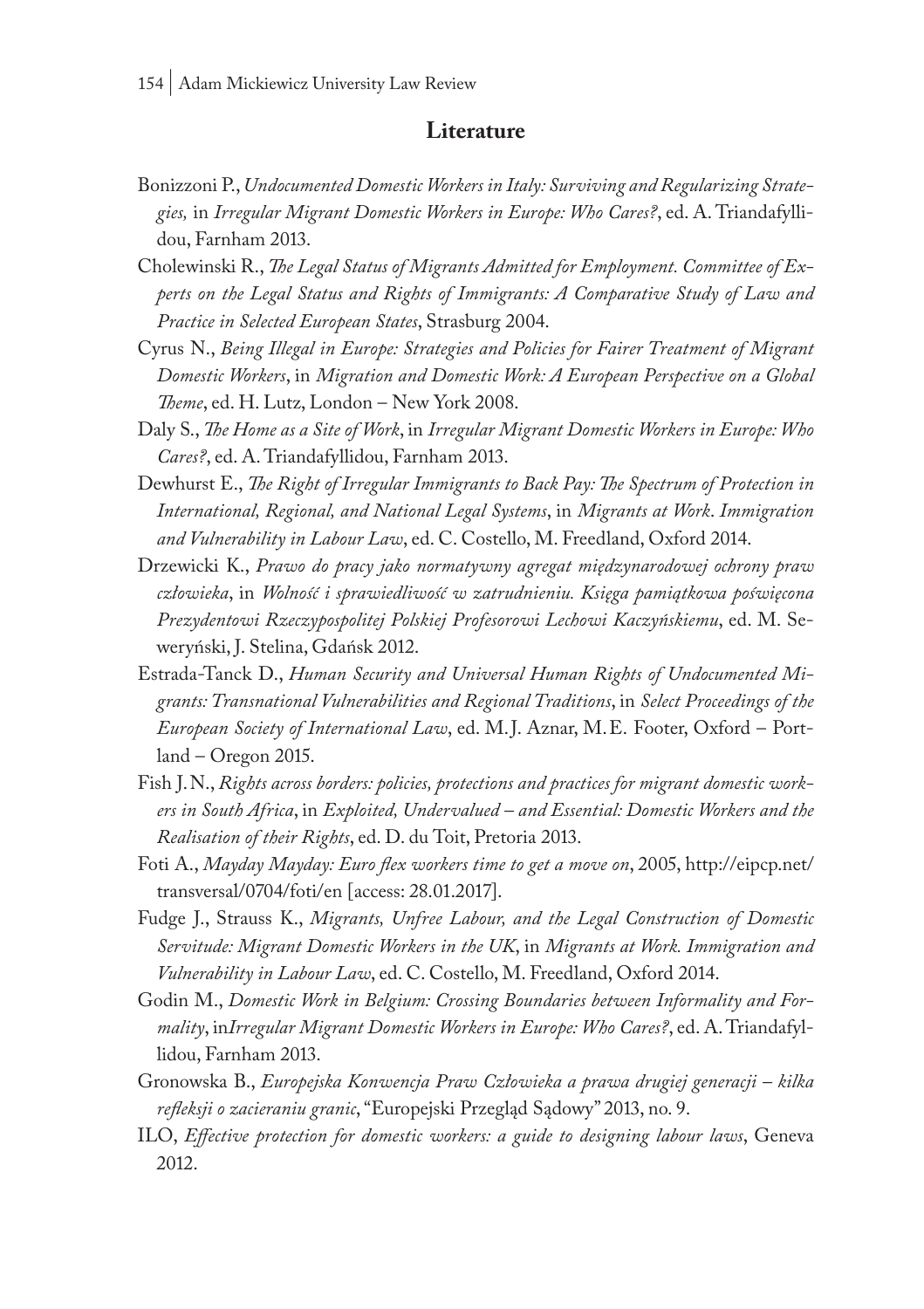- ILO, *Fair migration: Setting an ILO agenda. Report of the ILO Director General to the International Labour Conference*, Geneva 2014.
- ILO, *Social protection for domestic workers: Key policy trends and statistics*, paper no. 16, Geneva 2016.
- Kontos M., Tibe Bonifacio G., *Introduction: Domestic and Care Work of Migrant Women and the Right to Family Life*, in *Migrant Domestic Workers and Family Life: International Perspectives*, ed. M. Kontos, G. Tibe Bonifacio, London 2015.
- Lalani M., *Ending the Abuse. Policies that work to protect migrant domestic workers*, Kalayaan. Justice for migrant domestic workers, London 2011.
- Latif Alnasir F.A., *Health of Migrant Workers; A Matter Of Concern*, "Middle East Journal of Family Medicine" 2015, vol. 13, no. 2.
- Lean Lim L., Landuyt K., Ebisui M., Kawar M., Ameratunga S., *An Information Guide: Preventing Discrimination, Exploitation and Abuse of Women Migrant Workers*, Geneva 2003.
- Lewis H., Dwyer P., Hodkinson S., Waite L., *Hyper-precarious lives: Migrants, work and forced labour in the Global North*, "Progress in Human Geography" 2015, vol. 39, no. 5.
- Likić-Brborić B., Schierup C.-U., *Labour Rights as Human Rights? Trajectories in the Global Governance of Migration*, in *Migration, Precarity and Global Governance: Challenges and Opportunities for Labour*, ed. C.-U. Schierup, R. Munck, B. Likić-Brborić, A. Neergaard, Oxford 2015.
- Lutz H., Palenga-Möllenbeck E., *Global care chains*, in *Routledge Handbook of Immigration and Refugee Studies*, ed. A. Triandafyllidou, London – New York 2016.
- Mallender J., Gutheil M., Heetman A., Griffiths D., Carlberg M., Marangozov R., *Discrimination of migrant workers at the workplace*, European Parliament, May 2014.
- Mantouvalou V., *Are Labour Rights Human Rights?*, "European Labour Law Journal" 2012, vol. 3, no. 2.
- Mantouvalou V., *Organizing against Abuse and Exclusion: The Associational Rights of Undocumented Workers*, in *Migrants at Work*. *Immigration and Vulnerability in Labour Law*, ed. C. Costello, M. Freedland, Oxford 2014.
- Maroufof M., *"With All the Cares in the World": Irregular Migrant Domestic Workers in Greece*, in *Irregular Migrant Domestic Workers in Europe: Who Cares?*, ed. A. Triandafyllidou, Farnham 2013.
- Mullally S., *Migration, Gender, and the Limits of Rights*, in *Human Rights and Immigration*, ed. R. Rubio-Marín, Oxford 2014.
- Murphy C., *The Enduring Vulnerability of Migrant Domestic Workers in Europe*. "International & Comparative Law Quarterly" 2013, vol. 62, no. 3.
- Olivier M., Dupper O., Govindjee A., *Enhancing the Protection of Transnational Migrant Workers: a Critical Evaluation of Regulatory Techniques*, in *The Transnational Dimension of Labour Relations. A New Order in the Making?*, ed. E. Ales, I. Senatori, Turin 2013.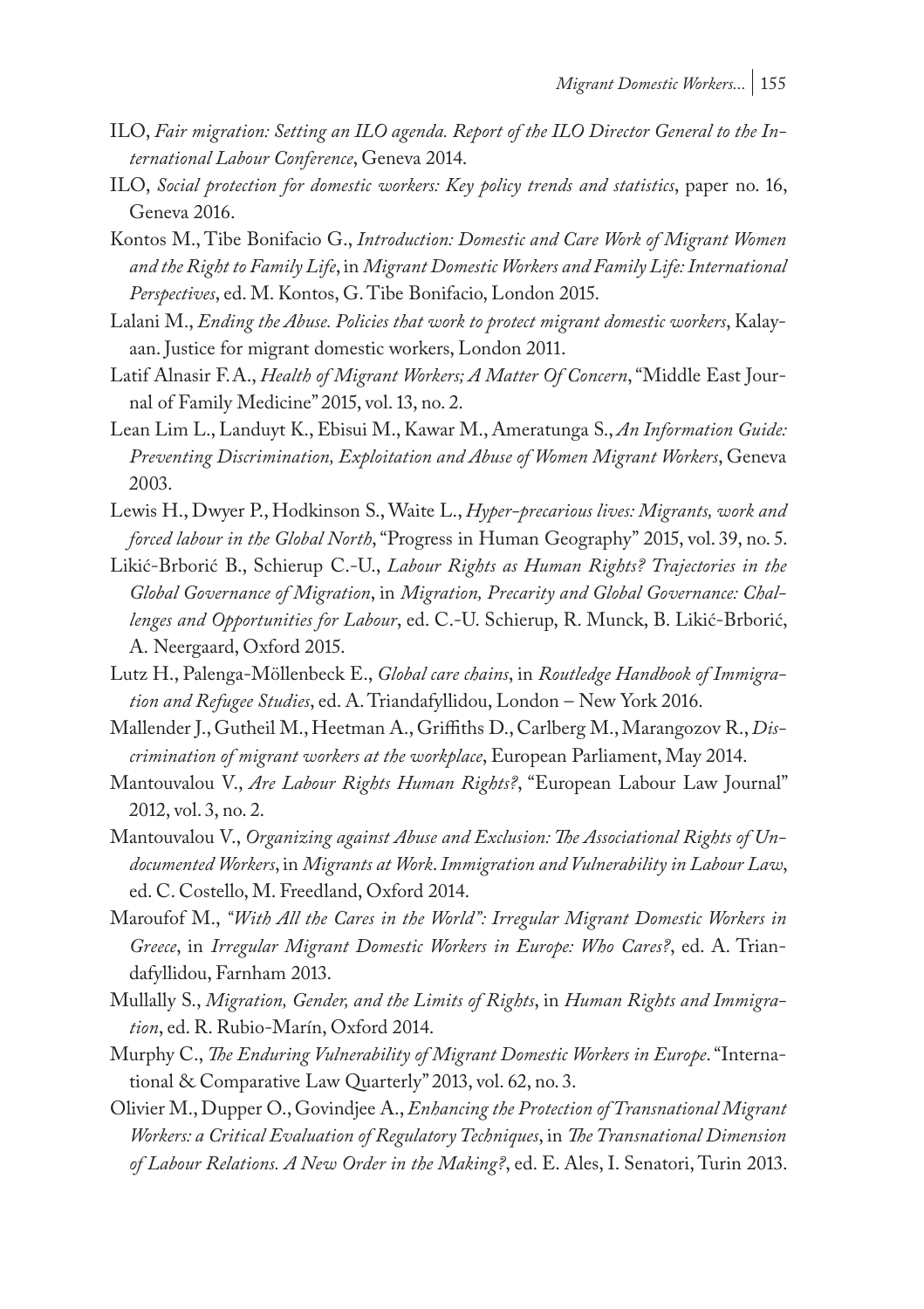- Ricard-Guay A., *Trafficking in human beings. 15 years after the Palermo Protocol*, in *Routledge Handbook of Immigration and Refugee Studies*, ed. A. Triandafyllidou, London – New York 2016.
- Ruhs M., *The Price of Rights: Regulating International Labor Migration*, Oxford 2013.
- Ryan B., Mantouvalou V., *The Labour and Social Rights of Migrants in International Law*, in*Human Rights and Immigration*, ed. R. Rubio-Marín, Oxford 2014.
- Sohler K., Lévy F., *Migration Careers and Professional Trajectories of Irregular Domestic Workers in France*, in *Irregular Migrant Domestic Workers in Europe: Who Cares?*, ed. A. Triandafyllidou, Farnham 2013.
- Swepston L., *The Development in International Law of Articles 23 and 24 of the Universal Declaration of Human Rights: The Labor Rights Articles*, Leiden – Boston 2014.
- Triandafyllidou A., *Irregular Migration and Domestic Work in Europe: Who Cares?*, in*Irregular Migrant Domestic Workers in Europe: Who Cares?*, ed. A. Triandafyllidou, Farnham 2013.
- Triandafyllidou A., Maroukis T., *Irregular Migrant Domestic Workers in Europe: Major Socioeconomic Challenges*, in *Irregular Migrant Domestic Workers in Europe: Who Cares?*, *ed.* A. Triandafyllidou, Farnham 2013.
- Vogel D., *The challenge of irregular migration*, in *Routledge Handbook of Immigration and Refugee Studies*, ed. A. Triandafyllidou, London – New York 2016.
- Vosko L.F., *Out of the Shadows? The Non-Binding Multilateral Framework on Migration (2006) and Prospects for Using International Labour Regulation to Forge Global Labour Market Membership* in*The Idea of Labour Law*, ed. G. Davidov, B. Langille, Oxford 2011.
- Walsum S. van, *Regulating Migrant Domestic Work in the Netherlands: Opportunities and Pitfalls*, in *Irregular Migrant Domestic Workers in Europe: Who Cares?*, *ed.* A. Triandafyllidou, Farnham 2013.
- Wrench J., *Discrimination against immigrants in the labour market. An overview and a typology*, in *Routledge Handbook of Immigration and Refugee Studies*, ed. A. Triandafyllidou, London – New York 2016.
- Wrench J., *Diversity Management and Discrimination: Immigrants and Ethnic Minorities in the EU*, London – New York 2016.
- Zou M., *Hyper-Dependence and Hyper-Precarity in Migrant Work Relations*, in *Labour And Social Rights. An Evolving Scenario. Proceedings of the Twelfth International Conference in Commemoration of Marco Biagi*, ed. T. Addabbo, W. Bromwich, T.M. Fabbri, I. Senatori, Turin 2015.